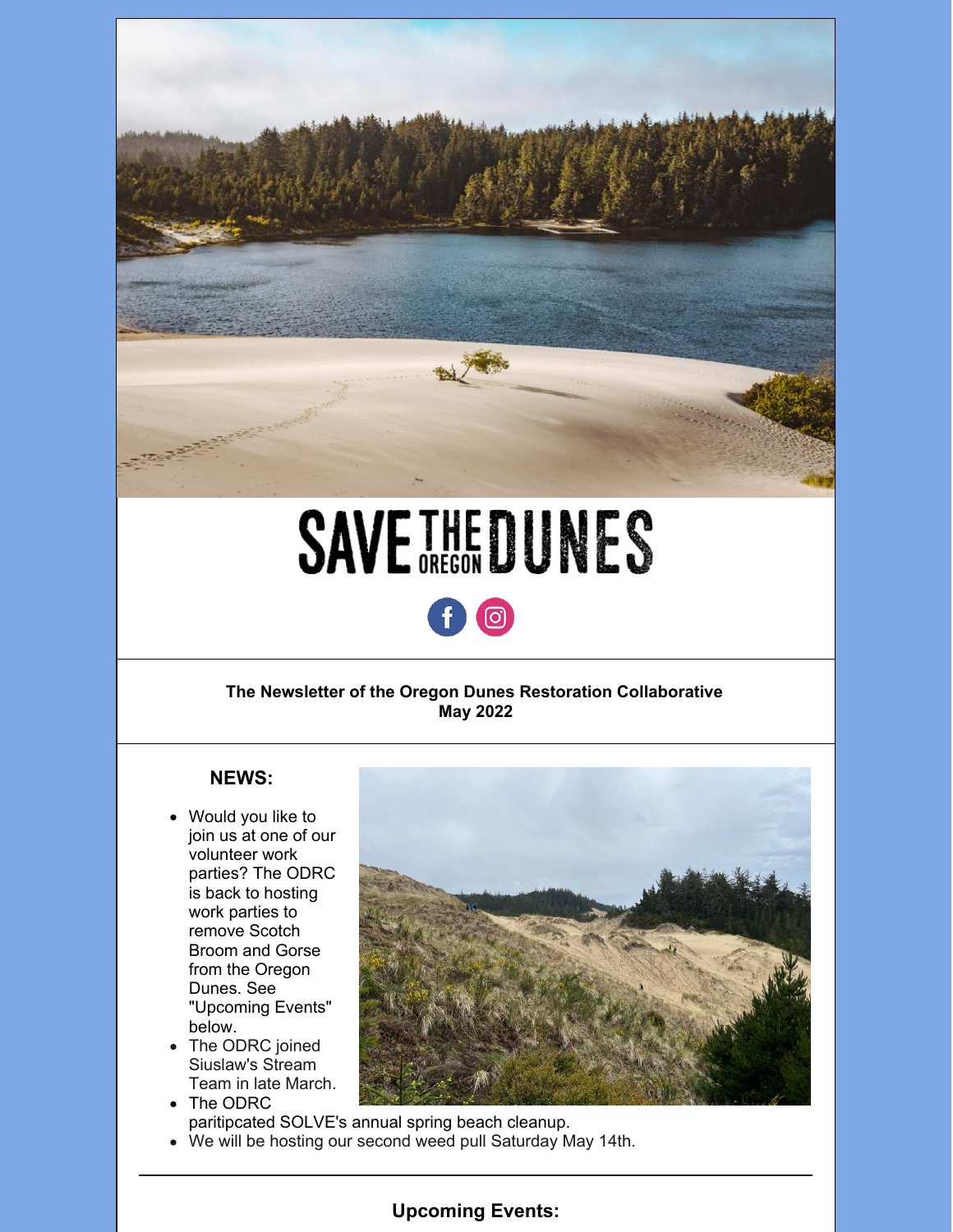- Volunteer work party. Scheduled for Saturday May 14th at 10AM. Please join us at Oregon Dunes Day Use Area. This volunteer weed pull will begin at 10 AM and end at noon. Please bring gloves. A shovel and small hand saw work well for the larger scotch broom. Limited tools will be provided. Bring water and good hiking shoes. This work takes place on the sand.
- **Directions:** Coming from the North head south on HWY 101 for about 11.5 miles, turn right into Oregon Dunes Day Use Area. Coming from the South, head north on HWY 101 for 11.5 miles and turn left into Oregon Dunes Day Use Area.

## **Working Group Updates**

#### **Communications, Outreach, & Education-**

This month we will be working with Northwest Youth Corps (NYC). The Northwest Youth Corps offers education and job-training to help youth and young adults from diverse backgrounds. With this training and education young adults develop the skills they need to lead full and productive lives, while gaining valuable work experience. We are looking forward to working with them this month.

Our first work party of 2022 was a success! We had a group of dedicated volunteers show up despite the off and on rain. It was a great event and we'd like to thank those who attended our first event of the year. A lot of young scotch broom was pulled, which means it will not be going to seed this year!

The ODRC continues to work with Siuslaw middle schoolers Stream Team. The stream team is a 9 week watershed science class for all 7th graders that features a study of invasive species and 4 "Stewards of the Sand" field trips quarterly to remove scotch broom from the Oregon Dunes. They did a great job!



A pile of scotch broom that was cut and pulled by a group of Siuslaw's stream team. Photo by Jamie *Harrison*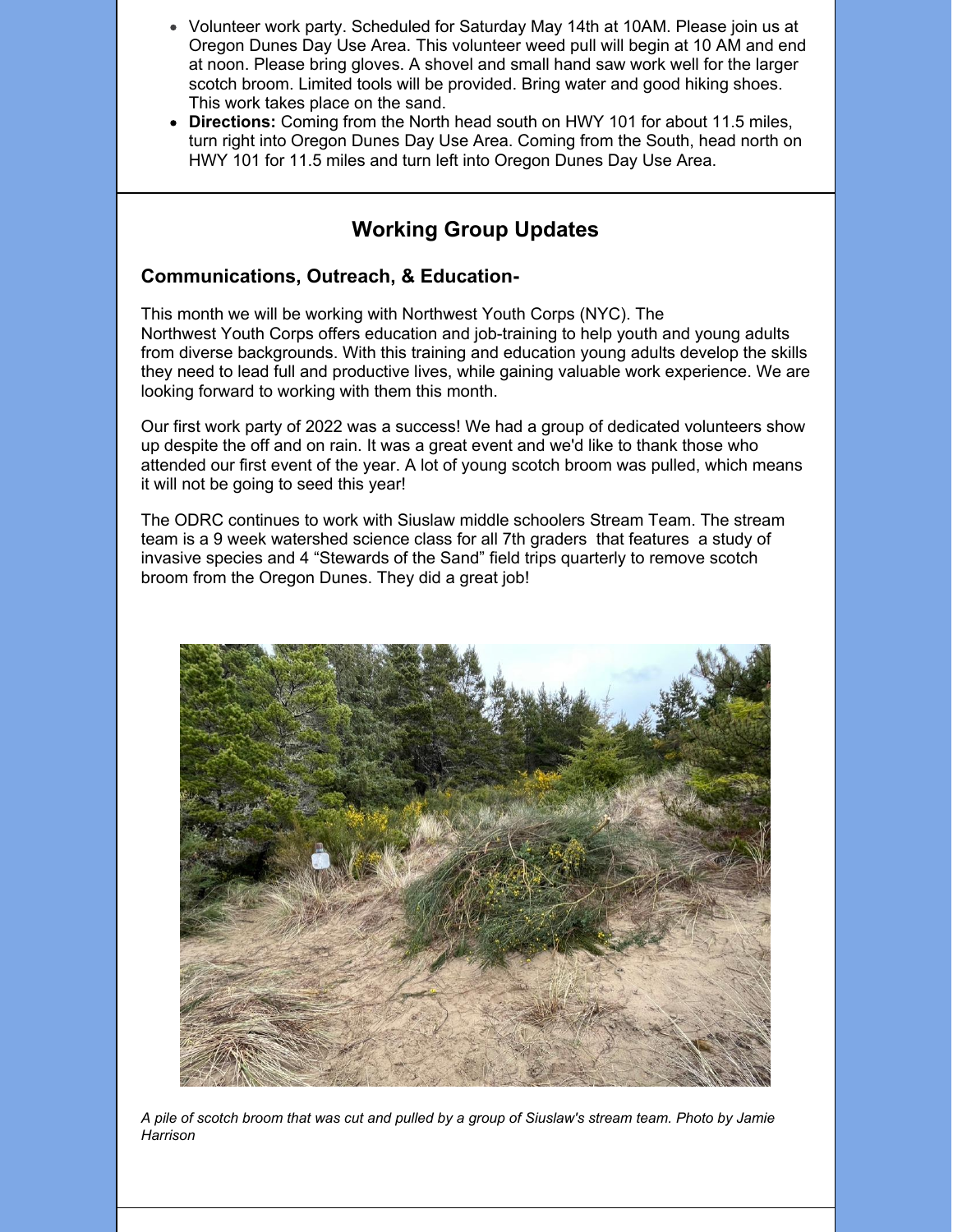**Volunteering-** We are currently looking for volunteers to help remove scotch broom and gorse. Please feel free to reach out to us or any of our working group leads. We would love to talk with you!

The ODRC is looking forward to its second volunteer weed removal work party scheduled for May. If you are interested you can reach us via email or facebook. Showing up to any event is always welcome.

Volunteers in Winchester Bay walk the beach picking up litter and washed up debris for SOLVE's annual spring beach cleanup.



*For more information, or if you are interested in joining any of our working groups, [email](mailto:saveoregondunes@gmail.com) us here. We would love to have your help!*

**Oregon Dunes receive spotlight in these recent articles:**[Statesman](https://www.statesmanjournal.com/story/travel/outdoors/2022/03/30/oregon-dunes-of-bob-straub-state-park-hold-secrets-in-sand-coastal-grasses-peek-oregons-past-future/65347155007/) Journal and [Eugene](https://eugeneweekly.com/2022/04/21/walking-on-sand/) Weekly

Still up and running is our **[Short](https://www.youtube.com/watch?v=ZVx2dNTjywA) Film-** Saving the Oregon Dunes. Oregon's central coast is home to the largest expanse of coastal sand dunes in North America. Home to hundreds of native bird and plant species, this unique landscape is a favorite for locals and thousands of visitors each year.

Unfortunately, non-native grass and plants were introduced to the landscape in an effort to stabilize the moving sand and protect roads and other infrastructure. These invasive species now threaten to overtake the remaining open sand. The Oregon Dunes Restoration Collaborative (ODRC) formed in an effort to protect this national treasure.

*We hope you all enjoy this 7-minute video that dives deep into the the dune's history, and the origins of the ODRC. We encourage everyone to share this video broadly!*

<https://www.youtube.com/watch?v=ZVx2dNTjywA>

## **Donating to the Oregon Dunes Restoration Collaborative**

The ODRC accepts donations via PayPal! Donate to our fiscal sponsor, Cascade Pacific Resource Conservation & Development, to contribute towards ODRC